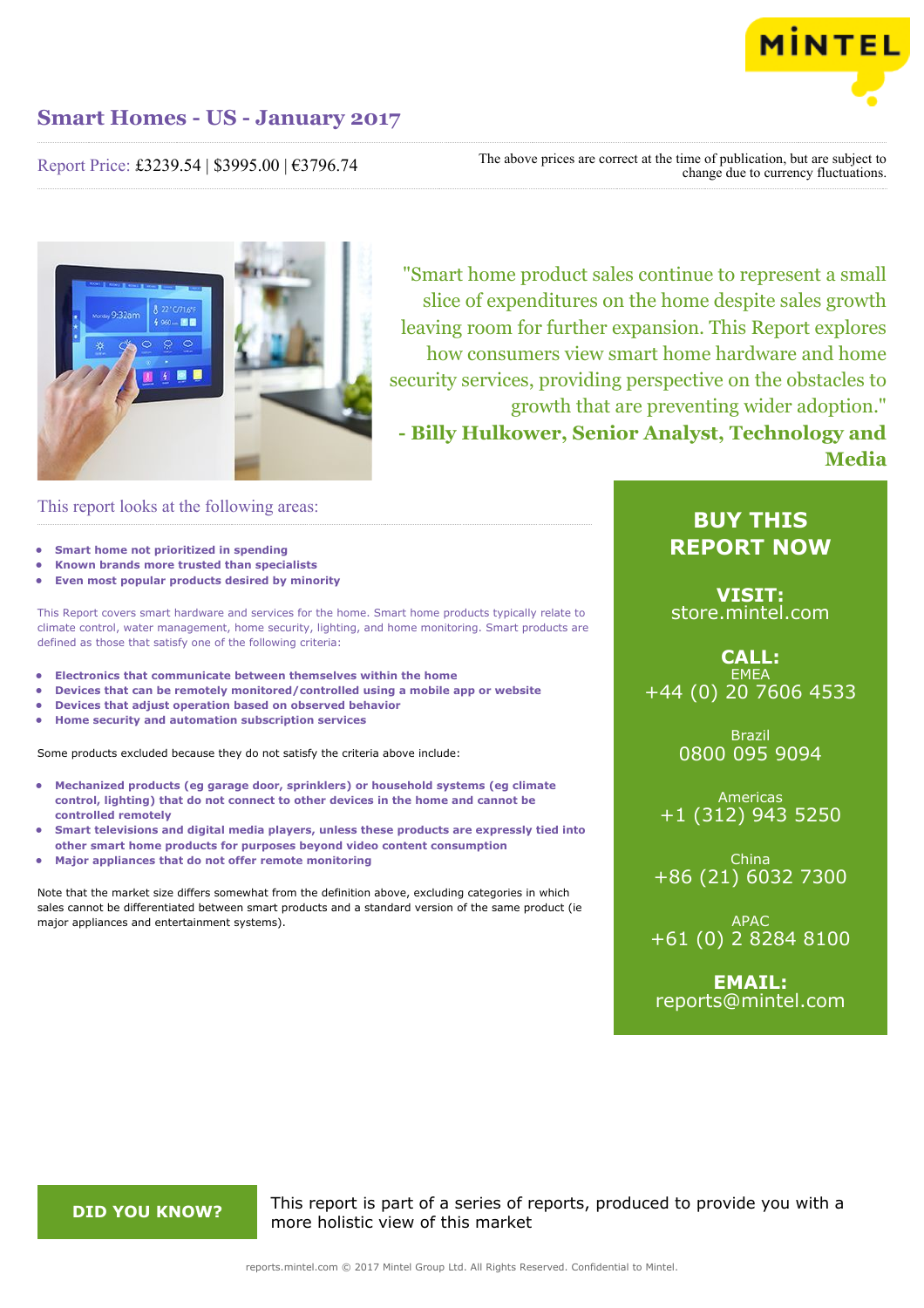

Report Price: £3239.54 | \$3995.00 | €3796.74

The above prices are correct at the time of publication, but are subject to change due to currency fluctuations.

### **Table of Contents**

#### **Overview**

What you need to know

Definition

#### **Executive Summary**

#### The issues

#### Smart home not prioritized in spending

Figure 1: Manufacturer sales of smart home hardware, at current prices, 2012-17

#### Known brands more trusted than specialists

Figure 2: Top brands trusted to make smart hardware, October 2016

#### Even most popular products desired by minority

Figure 3: Interest in smart home hardware, October 2016

#### The opportunities

#### Seeing green

Figure 4: Saving energy as a moral good and interest in greening home, by location of home, October 2016

#### Safety moves indoors

Figure 5: Interest in indoor monitoring among caretakers of pets, elderly, and children, October 2016

#### Pets, kids propel new interest in security service

Figure 6: Subscription service drivers and usage – CHAID – Tree output, October 2016

Breakout products can shape market

#### What it means

#### **The Market – What You Need to Know**

Security reigns, but connectivity drives growth

Room for growth inside broader household spending

Indoor cameras and greening the home

#### **Market Size and Forecast**

#### Sales clear \$7 billion in 2016

#### Individual products shape market

Figure 7: Manufacturer sales of smart home hardware, at current prices, 2012-17

Figure 8: Manufacturer sales of smart home hardware, at current prices, 2012-17

#### **Market Breakdown**

#### Security remains industry bulwark

Figure 9: Manufacturer sales of smart home hardware, by segment, 2016

Figure 10: Manufacturer sales of smart home hardware, by segment, 2012-17

#### **Market Perspective**

Total spend on homes dwarfs smart home hardware

# BUY THIS REPORT NOW

**VISIT:** [store.mintel.com](http://reports.mintel.com//display/store/792357/) **CALL:** EMEA +44 (0) 20 7606 4533 | Brazil 0800 095 9094 Americas +1 (312) 943 5250 | China +86 (21) 6032 7300 APAC +61 (0) 2 8284 8100 **EMAIL:** [reports@mintel.com](mailto:reports@mintel.com)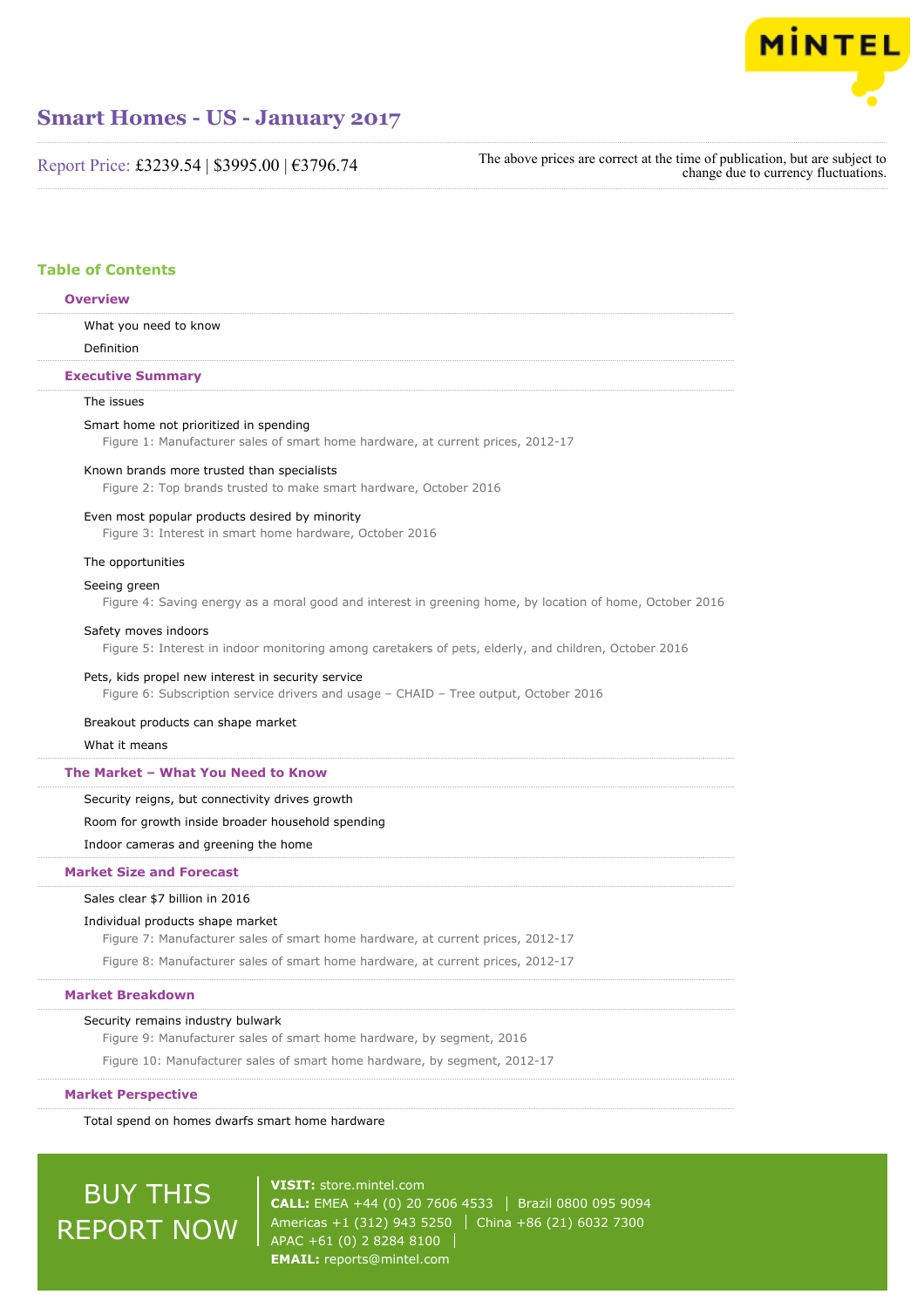

### Report Price: £3239.54 | \$3995.00 | €3796.74

The above prices are correct at the time of publication, but are subject to change due to currency fluctuations.

Figure 11: Best- and worst-case forecast value sales of home and garden, at current prices, 2010-20

#### **Market Factors – Security**

#### Pets, kids, elderly create interest in monitoring

Figure 12: Interest in indoor monitoring among caretakers of pets, elderly, and children, October 2016

#### Pet owners

Figure 13: Type of pet owned, June 2016

#### Households with children

Figure 14: Interest in smart home hardware by parental status and age of children, October 2016

Figure 15: Households, by presence and ages of own children, 2016

#### Elderly population growing

Figure 16: Population by age, 2012-22

#### Rising electricity costs restrained

Figure 17: Cost per KwH in US, 2010-15

#### Saving energy as a moral principle

#### In their own words:

#### Cultural divide in impression of conservation as a moral issue

Figure 18: Energy conservation and interest in greening the home, by location of home, October 2016

Figure 19: Energy conservation and interest in greening the home, by level of education, October 2016

#### **Key Players – What You Need to Know**

Samsung, Apple, LG most trusted brands

#### Newer brand names face uphill battle

Growth ahead for DIY security, indoor monitoring, voice interfaces

#### **What's Working?**

#### Mobile hardware brands most trusted

Figure 20: Top brands trusted to make smart hardware, October 2016

#### ADT continues dominance in security

Figure 21: Home security service provider, October 2016

#### **What's Struggling?**

#### Tough choices in creating new brand names

Figure 22: Second-tier of brands trusted to make smart hardware, October 2016

#### **What's Next?**

#### Model smart homes

#### DIY installation

Figure 23: DIY vs professional installation for home security and automation, October 2016

#### Indoor monitoring

Figure 24: Lifestyle factors contributing to the need for indoor monitoring, October 2016

#### Voice control via digital assistants

Figure 25: Interest in voice control for TVs and stereos, October 2016

# BUY THIS REPORT NOW

**VISIT:** [store.mintel.com](http://reports.mintel.com//display/store/792357/) **CALL:** EMEA +44 (0) 20 7606 4533 Brazil 0800 095 9094 Americas +1 (312) 943 5250 | China +86 (21) 6032 7300 APAC +61 (0) 2 8284 8100 **EMAIL:** [reports@mintel.com](mailto:reports@mintel.com)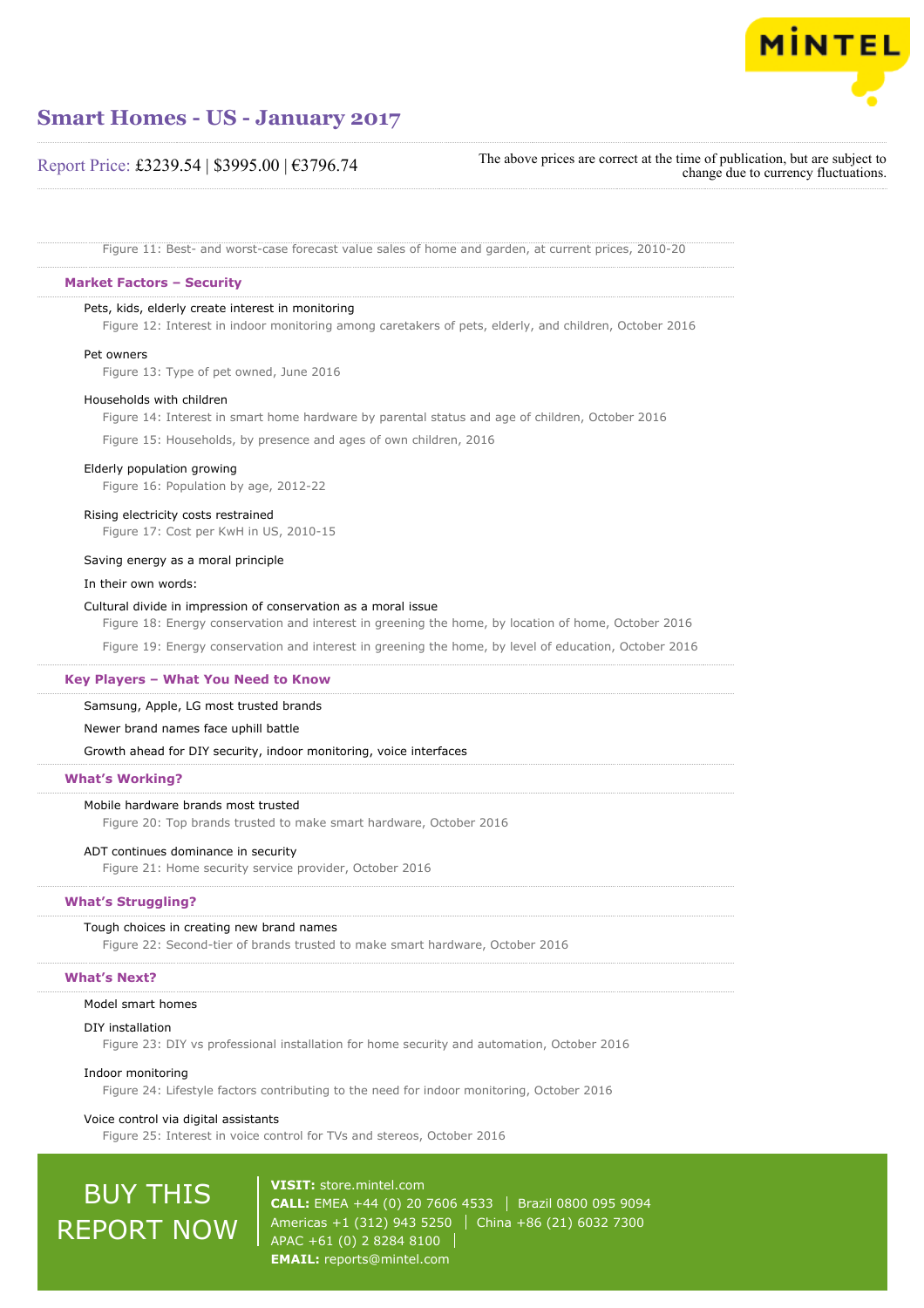

### Report Price: £3239.54 | \$3995.00 | €3796.74

The above prices are correct at the time of publication, but are subject to change due to currency fluctuations.

Humanizing digital assistants

Figure 26: Gatebox holographic digital assistant, December 2016

#### **The Consumer – What You Need to Know**

Remote monitoring for lights, cameras, thermostats

Younger adults see more value in remote monitoring

Smart homes not for everyone

Parents top target

Security service a discretionary purchase

Older, higher-income groups keen on efficiency

#### **Interest in Remote Access**

#### Limited demand for remote access

Figure 27: Interest in remote access to home appliances, October 2016

#### Age clearest determinant of interest in remote monitoring

Figure 28: Interest in remote access to home appliances, by age, October 2016

Figure 29: Interest in remote access to entertainment products and major appliances, by age, October 2016

#### Differences by race/ethnicity limited

Figure 30: Interest in remote access to home appliances, by race/Hispanic origin, October 2016

#### Highest-income households least interested in remote access

Figure 31: Interest in remote access to home appliances, by household income, October 2016

#### Parents keen on controlling appliances from phones, computers

Figure 32: Interest in remote access to home appliances, by parental status, October 2016

#### **Interest in Owning Smart Home Products**

#### Security, thermostats have greatest potential

#### In their own words:

Figure 33: Interest in smart home products, October 2016

#### Parents top target

Figure 34: Interest in smart home products, by age, October 2016

Figure 35: Interest in smart home products, by parental status and age of children, October 2016

#### Hispanics, urbanites show elevated interest

Figure 36: Interest in smart home products, by Hispanic origin, October 2016

Figure 37: Interest in smart home products, by location of home, October 2016

#### **Attitudes to Energy-efficient Products**

#### Efficiency worth premiums

Figure 38: Attitudes to energy-efficient products, October 2016

#### Older ages see more value in energy-efficiency

Figure 39: Attitudes to energy-efficient products, by age, October 2016

Figure 40: Attitudes to energy-efficient products, by race and Hispanic origin, October 2016

#### Experience matters

# BUY THIS REPORT NOW

**VISIT:** [store.mintel.com](http://reports.mintel.com//display/store/792357/) **CALL:** EMEA +44 (0) 20 7606 4533 Brazil 0800 095 9094 Americas +1 (312) 943 5250 | China +86 (21) 6032 7300 APAC +61 (0) 2 8284 8100 **EMAIL:** [reports@mintel.com](mailto:reports@mintel.com)